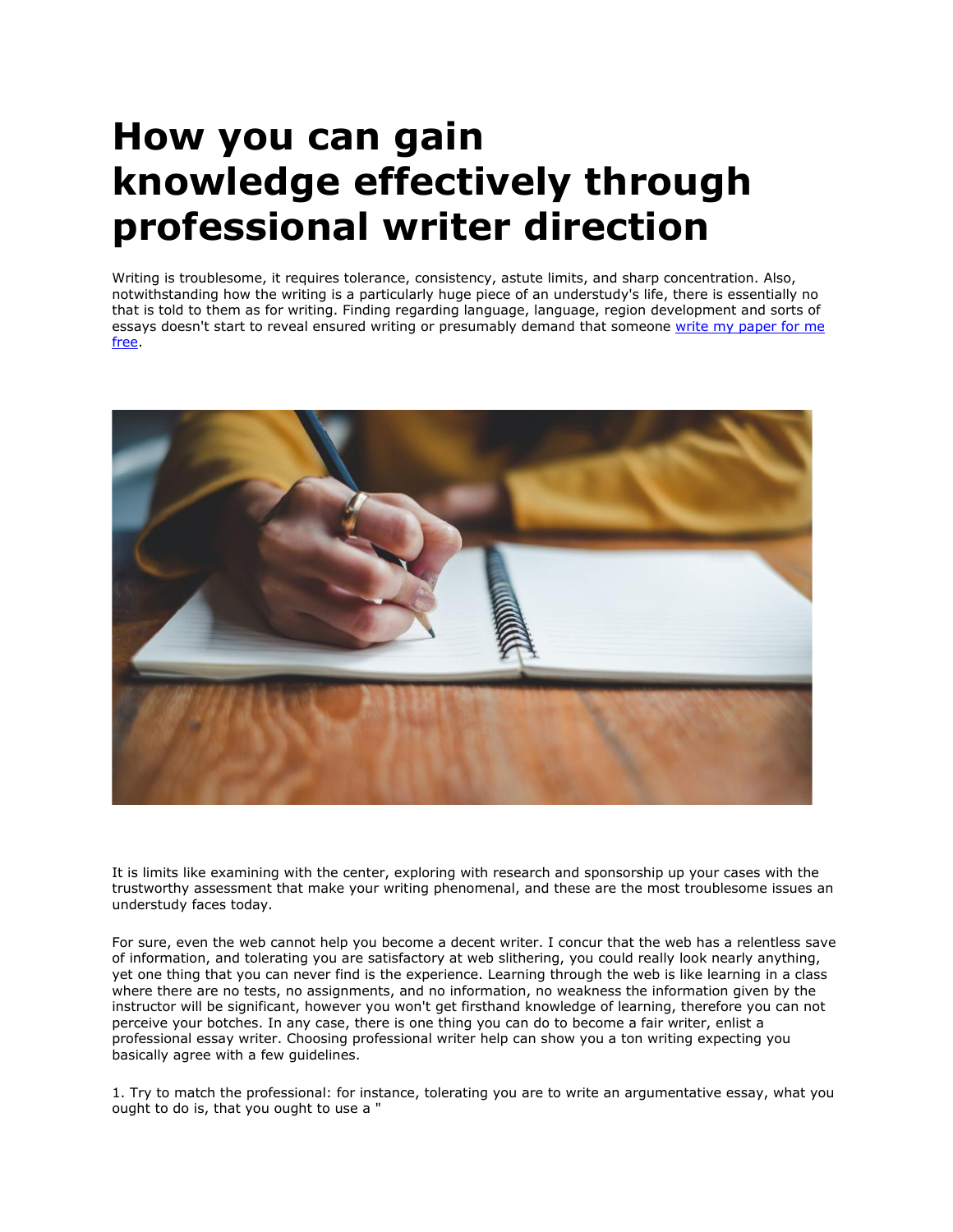## [college paper writing service](https://www.collegeessay.org/)

" immediately and put in your requesting. Whenever the sales is set, plunk down and write your essay yourself and when you get an essay from the service, consider them and perceive how you contrast from the professional writer.

2. In actuality see references: Research is a colossal piece of writing and when you get an essay from the professional writer, really examine what papers they have utilized as references, to see how real sources are found.

3. Attempt to redo: when you get the essay from the service, check whether you reword the essay and remain mindful of the same quality. Patching up is considerably more straightforward than writing with no preparation, hence this is a decent practice to secure from professionals.

Redoing is awesome and the quickest method for obtaining from a professional writer, following are some tips that can help you reword the work gave by [paper writing service online](https://www.sharkpapers.com/) suppliers and help you accelerate the speed of learning.

Utilize your own words: the best method for writing an essay without plagiarism is to utilize your own words, contemplate the topic, remember all that the instructor told you concerning it, read course books and accumulate your idea around the title of your essay. Whenever the thinking is firm have a go at writing whatever amount of seeing it as could sensibly be anticipated. It is OK on the off chance that you cannot write in insight, break your work into sections so you can add on additional knowledge from different sources into those areas exclusively.

Cross over source: another considered utilizing your own words that is more straightforward than writing your own words with no arranging is, falling your words over a source. The way this method works is, you genuinely need to have fundamental knowledge about your topic and how to write an essay, first, you really want to foster a fragmented variation wrapping up which sections (what focuses) you truly need to add to your essay. Whenever each of the segments are coordinated, channel the web for unequivocal spots, read the sources and select one focal point for each segment, and begin writing in the most normal sounding way for you concerning that point and depiction of that point in your source, you should suggest that source. By this method, there will be more plagiarism separated from writing an essay that is totally your words yet this method is essential or, without a doubt search for an educated authority and sales them to write my [essay no plagiarism.](https://www.collegeessay.org/)

Redo: If there is nothing you can write from your psyche and considerations; you really need to utilize the web to get thoughts. Utilizing the web means taking someone else's thought, however you don't need to get your entire essay red in a plagiarism test, as long as you will give credit it is OK to take someone's thought and write it on your own words. To patch up you can change dynamic voice into separated voice, use synonyms, and other identical methods.

Quotes: one of the ways to deal with including someone's reasoning is to allude to it for all plans and purposes, utilizing this method will be seen as plagiarism, yet refering to the replicated words in statements fundamentally brings up what words are from someone else and you should fittingly suggest it or search for the

[college paper writing service](https://www.sharkpapers.com/write-my-paper/where-can-i-pay-someone-to-write-my-paper) help.

These are the three fundamental ways you can get from a professional writer, and patching up is the best practice. Tolerating you follow the given tips and flabbergasts, you can without an entirely amazing stretch redo the gave work of the professional. Yet, these means are not moderate a circle considering the way that just iteratively you can acquire the limit expected to match the possibility of a professional writer.

The best advantage of including professional writer help as a learning methodology is that you get examination considering the way that the topic and requirement will be yours, the relationship among your and professional writer's essay will be 1 to 1, rather than essentially taking a gander at your writing limits considering some sweeping taking off of the web. Whenever you begin understanding the fundamental substance of writing as a prepared professional, you can comparably use [essay writing service](https://www.essaywritingservice.college/) to separate your essay and point out messes up in it.